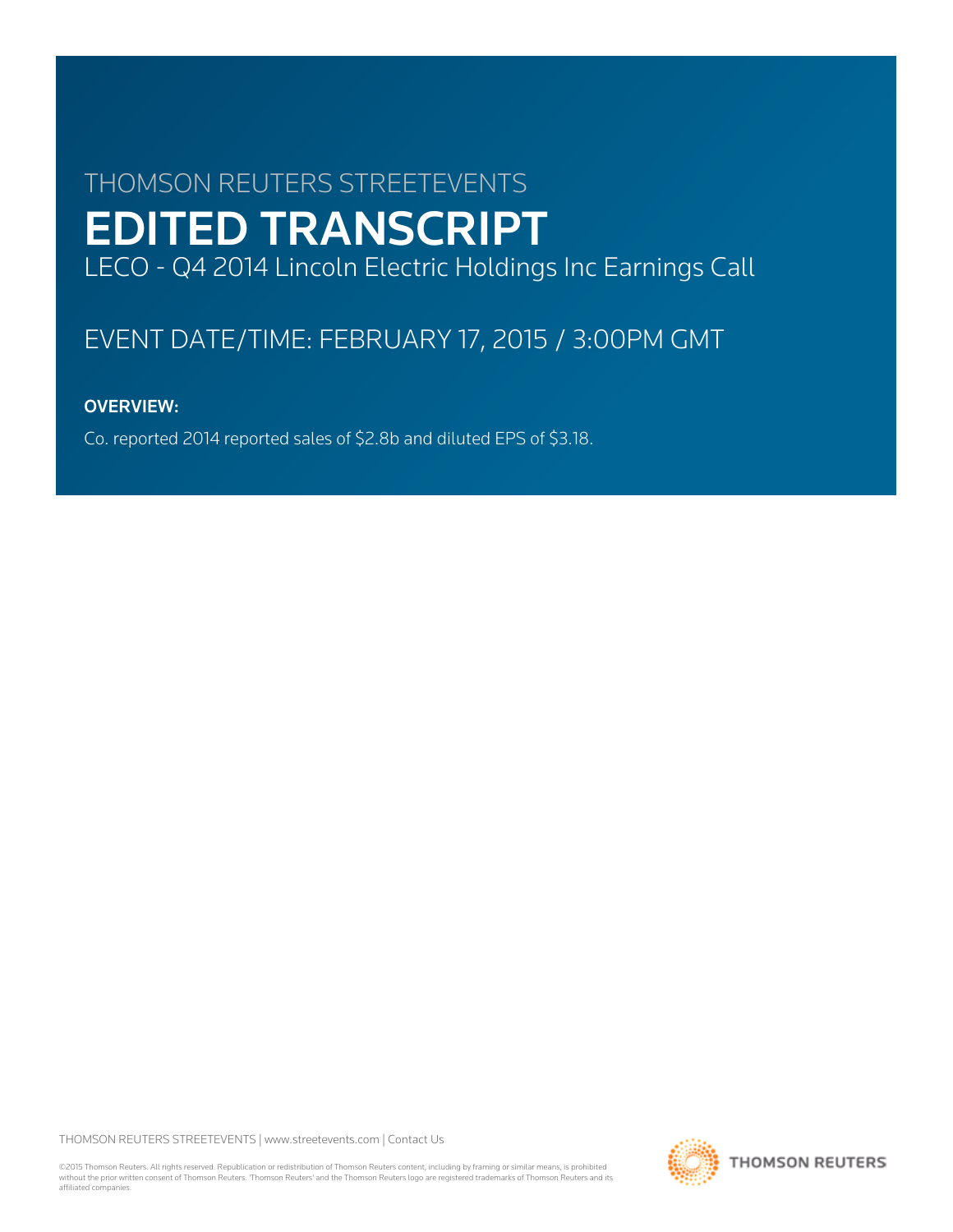# **CORPORATE PARTICIPANTS**

**[Vincent Petrella](#page-1-0)** Lincoln Electric Holdings, Inc. - SVP, CFO, Treasurer **[Chris Mapes](#page-2-0)** Lincoln Electric Holdings, Inc. - Chairman, President, CEO

# **CONFERENCE CALL PARTICIPANTS**

**[Schon Williams](#page-5-0)** BB&T Capital Markets - Analyst **[Mark Douglass](#page-6-0)** Longbow Research - Analyst **[Rob Wertheimer](#page-7-0)** Vertical Research Partners - Analyst **[Steve Barger](#page-8-0)** KeyBanc Capital Markets - Analyst **[Tom Hayes](#page-10-0)** Northcoast Research - Analyst **[Joe Mondillo](#page-10-1)** Sidoti & Co. - Analyst **[Jason Rodgers](#page-11-0)** Great Lakes Review - Analyst **[Stanley Elliott](#page-12-0)** Stifel Nicolaus - Analyst **[Justin Bergner](#page-13-0)** Gabelli & Co. - Analyst

# **PRESENTATION**

#### **Operator**

<span id="page-1-0"></span>Greetings and welcome to the Lincoln Electric fourth-quarter and full-year 2014 financial results conference call. At this time, all participants are in a listen-only mode. As a reminder, this call is being recorded. It is now my pleasure to introduce your host, Vincent Petrella, Executive Vice President and Chief Financial Officer. Sir, you may begin.

#### **Vincent Petrella** - Lincoln Electric Holdings, Inc. - SVP, CFO, Treasurer

Thank you and good morning to everyone. Welcome to the Lincoln Electric 2014 fourth-quarter conference call.

We released our financial results for the quarter and the full year this morning prior to the market's open and our release is available on the Lincoln Electric website at LincolnElectric.com.

Joining me on the call today is Chris Mapes, our Chairman and Chief Executive Officer. Chris will start the discussion this morning with an overview of our full-year 2014 results. I will then cover the fourth-quarter numbers in more detail, as well as our uses of cash. We will then take questions following our prepared remarks. As part of our webcast today, we are using a slide presentation which can be accessed on our website under the Company and Investor Relations tabs.

Before we start our discussion, please be reminded that certain statements made during this call and in our discussions may be forward-looking and actual results may differ from our expectations. Actual results may differ materially from such statements due to a variety of factors that could adversely affect the Company's operating results. Risks and uncertainties that may affect our results are provided in our press release and in our SEC filings on Forms 10-K and 10-Q.

Additionally, we also discuss financial measures that do not conform to US GAAP, and you may find important information on our use of these measures and their reconciliation to US GAAP in the financial tables that we have included in our earnings release.

With that, let me turn the call over to Chris Mapes. Chris?

THOMSON REUTERS STREETEVENTS | [www.streetevents.com](http://www.streetevents.com) | [Contact Us](http://www010.streetevents.com/contact.asp)

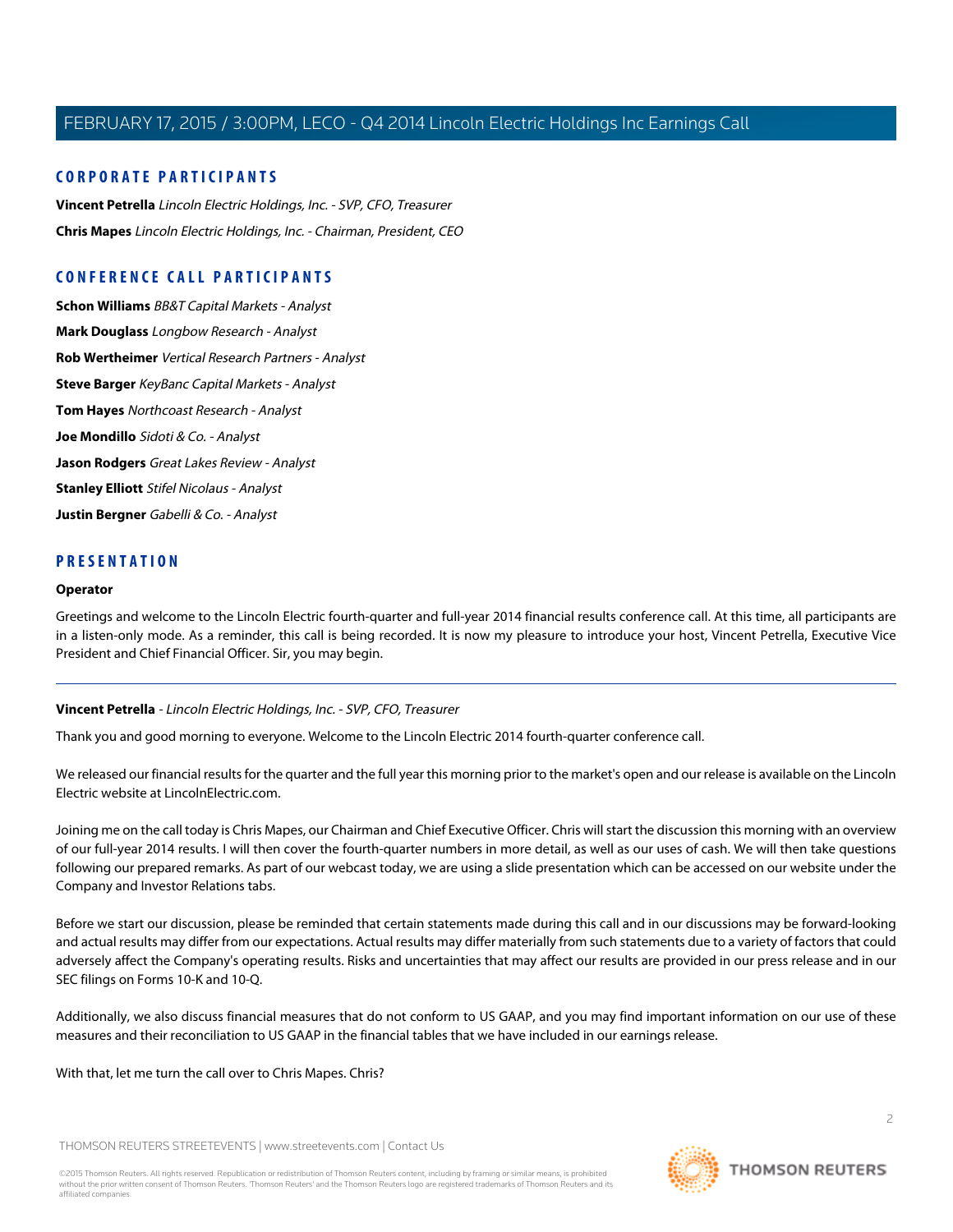# <span id="page-2-0"></span>**Chris Mapes** - Lincoln Electric Holdings, Inc. - Chairman, President, CEO

Thank you, Vince, and good morning to everyone joining us on the call today.

Moving to Slide 3, I am pleased to report that we finished 2014 with record results and operating income margin on an adjusted basis, earnings, working capital and cash flow performance. We did this even with relatively flat sales, reflecting uneven market conditions, a challenging year-over-year comparison from our Venezuelan business, and rising foreign-exchange headwinds. We also increased returns with a 19.1% ROIC, up 20 basis points year-over-year, and returned approximately 95% of our cash flow from operations, or a record \$380 million, to shareholders through dividends and share repurchases.

We feel these results give us continued confidence in our 2020 vision and strategy and our ability to execute on the plan. So, I would like to thank our employees, partners and customers around the world for another solid year for Lincoln Electric.

Moving to Slide 4, which highlights key income statement items, reported full-year 2014 sales declined 1.4% to \$2.8 billion. Gains from our automation acquisitions and from pricing actions were offset by an unfavorable impact from foreign exchange and lower unit volumes. Volume weakness was predominantly in South America, in our Venezuelan operation, and from weak export sales from our North American segment, reflecting slowing or delayed project activity in key international regions. Despite these challenges, we achieved solid results in key areas.

We achieved solid organic growth in North America, excluding exports, which reflects solid demand for our innovative solutions from both our commercial and industrial customers as well as benefits from the ongoing recovery in the domestic market. In North America, consumable and equipment demand remained strong most of the year and we achieved record results from the launch of our new POWER MIG 210 welder which has been a breakthrough new product in the light industrial and commercial segment.

Additionally, our recent automation acquisitions, Burlington Automation and Easom Automation, are exceeding plan and we are excited about the growth opportunities in structural steel and heavy fabrication that these engineered solutions offer the Company long-term. We also achieved good unit volume growth in Europe, driven by a strong increase in equipment volumes in 2014 following the successful launch of our next generation equipment platform in Europe. And finally, our Harris Products Group achieved volume growth in 2014 on strong equipment sales.

Moving to profitability, we achieved increases in both gross profit and operating income margins on an adjusted basis due largely to improved mix and steady cost control. Excluding Venezuelan operations, our adjusted operating margin would have increased 130 basis points versus the prior year. This increase reflects favorable product and geographic mix and the benefits of our internal initiatives and productivity improvements.

Moving down the page, we reported diluted earnings per share of \$3.18 in 2014, which includes the unfavorable impact of a \$30.1 million rationalization and asset impairment charge primarily related to a planned divestiture of manufacturing capacity in the Asia-Pacific welding segment.

Adjusted EPS increased to \$3.82 compared with \$3.77 in 2013. We consider our adjusted EPS performance to be good given the challenging comparison we faced from the \$0.46 EPS contribution generated by our Venezuelan business in 2013. Excluding our Venezuelan results, 2014 adjusted EPS would have increased 10% to \$3.65, reflecting solid operational execution and the benefit of our share repurchase program.

Moving to Slide 5, which highlights end sectors we serve, over the course of the year, we saw general improvement across most of the end sectors, notably in the rail portion of heavy fabrication and in transportation and automotive. We also saw a positive uptick in long challenged areas such as shipbuilding and structural applications. This general improvement was a positive trend given the extended flat to declining demand trends we experienced across some of our end markets for several quarters.

While you would note that the energy sector stayed reasonably strong for 2014, we do expect contraction in 2015 as lower oil prices begin to impact capital projects in up and midstream sectors, which we estimate represent approximately 15% of our consolidated sales. While still in early stages, nonresidential construction, or structural, appears to continue to pick up activity. While we expect to see some slight moderation in the heavy fabrication sector as construction machinery should be steady to flat while ag equipment is expected to contract slightly year-over-year.

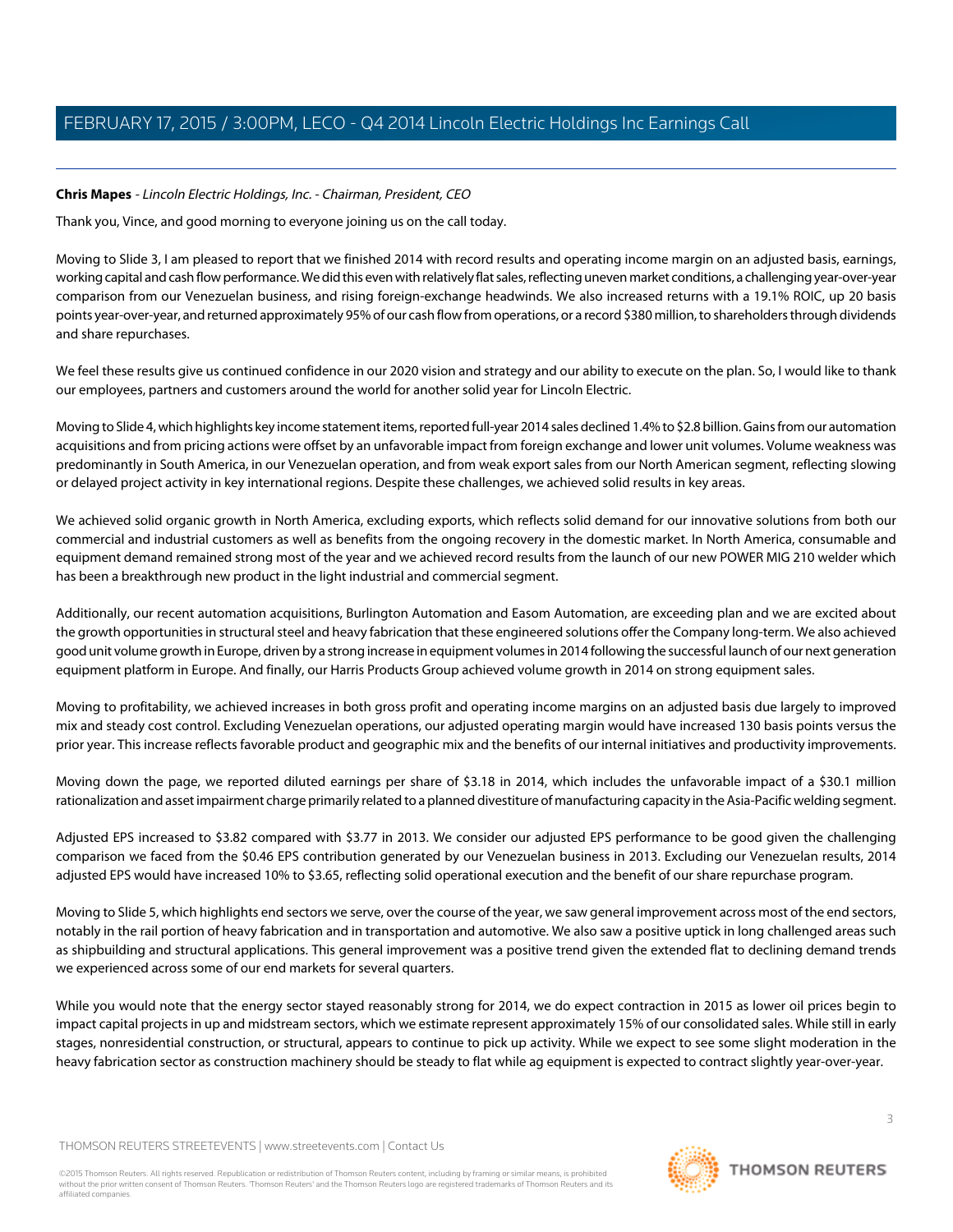Lastly, we continue to remain cautious on any substantial improvement in the mining sector for 2015.

We remain focused on executing our 2020 initiatives as we continue to emphasize engineered value-added solutions as part of our 2020 plan. We are investing in advancing our automation portfolio. This includes not only an active acquisition program but also broadening our automation portfolio to serve a wider base of users. This now includes solutions for the novice entry-level user with our simplified turnkey automate solution to leveraging unique capabilities offered by our Burlington Automation and Easom Automation acquisitions to further penetrate the Lincoln brand in structural steel applications and in heavy fabrication automation.

Another area of growth is in equipment and in alloys, an area where Lincoln already has strong positions and where we are extending our international markets and applications.

And lastly, we are focused on enriching our mix across product areas and geographies as we target achieving higher operating income margins by 2020.

Operationally, we continue to reposition our Asia-Pacific platform to support engineered value-added solutions in areas such as equipment, automation, and alloys as well as productivity programs and improved processes across our global footprint which will continue to deliver incremental efficiencies in 2015 and beyond. We are also driving cost out of the business with our new centers of excellence, such as our new printed circuit board manufacturing platform here in Cleveland, Ohio, where centralized production and economies of scale are providing us with a competitive advantage. These efforts, combined with the hundreds of lean projects and EH&S initiatives, are expected to drive 2015 performance above prior-year achievements. The Lincoln Electric business model and our global systems are continuing to drive value for our shareholders.

So, I will wrap up by saying that we are executing with confidence. We have solid momentum from 2014 and are executing on initiatives pacing to plan and are looking forward to another strong year of product innovations, higher returns, and delivering ongoing value for all of our stakeholders.

And now I'll pass the call to Vince to cover our segments, financial performance, balance sheet items, and uses of cash in more detail. Vince?

# **Vincent Petrella** - Lincoln Electric Holdings, Inc. - SVP, CFO, Treasurer

Thank you Chris. We finished the year strongly by continuing to improve the quality of our earnings in the face of a challenging topline environment and global economic uncertainty.

Turning to Slide 7, you will see that our consolidated sales were down 4.3% compared with the fourth quarter of 2013. Volume decreased, reported sales by 3.5%, and acquisitions increased sales by 2.2%.

Foreign exchange had a 4.8% negative impact on sales in the fourth quarter. Excluding the challenging comparisons from our Venezuelan business, volumes were flat on a year-over-year basis.

Our fourth-quarter gross profit margins decreased slightly to 33.8% compared with 34% in the comparable prior-year period. LIFO credits in the quarter totaled \$3.3 million compared with a LIFO credit of \$3.7 million in the prior year's fourth quarter. The slight decrease in gross margins was primarily caused by lower volumes and a contraction in our Venezuelan business. Excluding Venezuela and special items from both periods, gross margin would have been 34.2% in 2014 and 32.1% in 2013.

Our SG&A expense as a percentage of sales for the fourth quarter increased 110 basis points. Contributing to the increase in SG&A expenses were higher foreign-exchange transaction losses, increased incentive compensation costs, and SG&A related to recent acquisitions.

Operating income for the quarter decreased 130 basis points. Venezuela contributed \$200,000 to adjusted operating income in the fourth quarter of 2014 compared with \$24.2 million of adjusted operating income in the comparable prior-year period. Excluding our Venezuelan operations from both years' fourth quarters would have resulted in operating margins of 15.7% in 2014 and 14.2% in 2013.

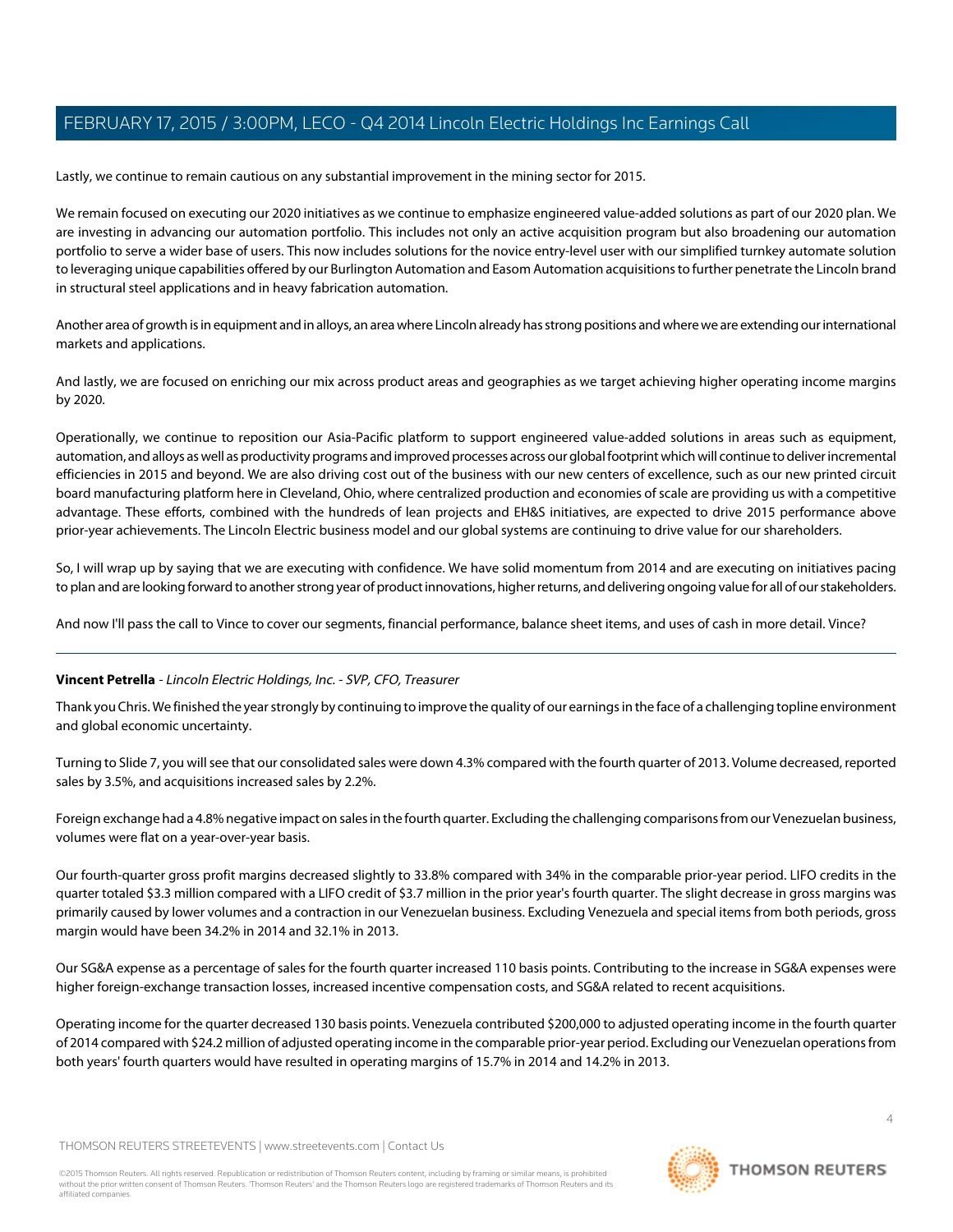Interest expense increased \$6.1 million in the quarter, mostly due to additional accruals associated with contingent consideration related to a recent acquisition.

The effective tax rate for the fourth quarter was 25.2% compared with 27.5% in the prior year. The primary factors driving this lower effective tax rate were the renewal of the R&D tax credit and the favorable resolution of tax litigation. Our 2015 effective tax rate should increase into the high 20s%, subject to the mix of earnings by jurisdiction.

Our diluted earnings per share decreased 10% for the fourth quarter compared with the prior year. This decline reflects the year-over-year effect from our Venezuelan operations. The prior year's adjusted diluted earnings per share include \$0.22 per share from our Venezuelan operations in the fourth quarter of 2013. Venezuelan operations were breakeven in the fourth quarter 2014. If Venezuelan results and special items were excluded from both periods, our adjusted EPS would have increased over 10%.

Now moving to the geographical segments on Slide 8, our North American welding segment improved adjusted EBIT margins by 10 basis points in the fourth quarter. Higher volumes and improved mix and good cost control drove the increase. In Europe, our adjusted EBIT margin improved 240 basis points in the quarter. The increase was attributable to improved mix and operational improvements.

Our volumes were slow across the continent but the Middle East had a very strong quarter. The Asia-Pacific segment produced a 3.1% adjusted EBIT margin in the fourth quarter after a breakeven position in the prior year. Sales in Asia-Pacific were down 7.7% due to volume. The volume decreases were generally caused by the continued softness in China as well as our ongoing repositioning of the portfolio there.

South America welding was breakeven for the quarter because of the significant contraction in our Venezuelan operations. The volume decrease again was primarily experienced in Venezuela. The South American segment does include \$16 million in 2014 and \$41 million in 2013 in sales from Venezuela and adjusted EBIT of \$300,000 in 2014 and \$24.3 million in 2013's fourth quarter.

The Harris Products Group expanded fourth-quarter EBIT margins by 10 basis points. Pricing decreased because of lower metals costs, primarily silver. Volumes improved across both the equipment and consumable product categories with equipment posting a double-digit increase from the prior year.

Our cash flow from operations increased \$37 million in the quarter primarily from the receipt of a significant portion of a tax refund. Our net operating working capital to sales improved to a record 16.5% compared with 17.6% at the prior year-end. Full-year operating cash flows increased to a record \$402 million from \$339 million achieved during 2013.

During the quarter, we paid cash dividends of \$17.9 million, which resulted in dividend payments for the full year of \$73.3 million, and our dividend payout rate was increased by 26% for the first-quarter 2015 payment.

We spent \$73 million for capital expenditures in 2014. Our current 2015 capital spending plan is estimated at \$65 million to \$75 million primarily associated with significant reinvestment projects in our North American business.

During the fourth quarter, we spent \$58 million repurchasing about 812,000 shares for treasury. For the year, we spent \$307 million on share repurchases for a total share repurchase of 4.398 million shares. We have now targeted \$400 million for share repurchases in 2015.

We ended the year with \$270 million of cash on our balance sheet and \$71 million of debt. We will continue to invest in the business for the long term and prudently return cash to our shareholders.

Now, just a couple of comments on our 2015 outlook. As you know, the US dollar has strengthened significantly during the last half of 2014 and into 2015. This US dollar strengthening will negatively impact our 2015 reported revenue and earnings. Based on 2014 year-end exchange rates and assuming no additional significant movements in the US dollar for the remainder of this year, we expect an estimated mid-single-digit headwind to both revenue and earnings from foreign-exchange translations in 2015.

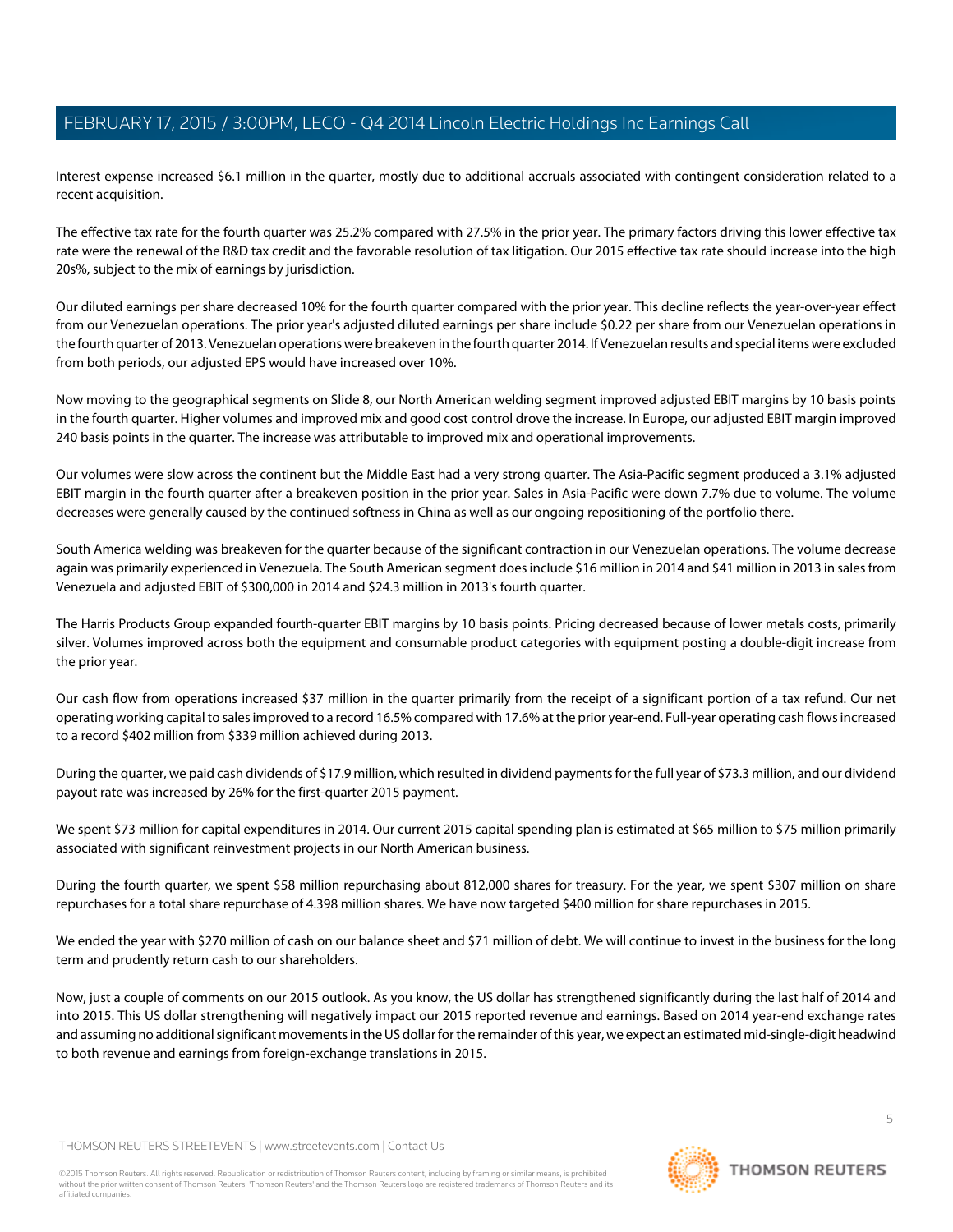With that, I would like to turn the call over for questions.

# **QUESTIONS AND ANSWERS**

## **Operator**

<span id="page-5-0"></span>Thank you. (Operator Instructions). Schon Williams, BB&T Capital Markets.

#### **Schon Williams** - BB&T Capital Markets - Analyst

Good morning. I wonder if we could maybe start with Asia-Pacific. That's been a region that's been targeted for restructuring, and obviously you made some significant progress in the margin profile this quarter. Can you just talk about what is still left to be done in Asia-Pacific, if anything, and then what can be expectations as we move into 2015? Could we start to see more kind of mid-single-digit margins more consistently out of this segment?

## **Chris Mapes** - Lincoln Electric Holdings, Inc. - Chairman, President, CEO

This is Chris. Look. I think that we were happy with the initial results from some of the activities from the strategies we are trying to drive in that particular segment. I'm certainly looking for expansion of equipment sales and some automation work in that region, but I still view that 2015 will be a pretty transitional year for us in China as we execute on those strategies. So, again, very happy that we are seeing some of the impact, although that impact is off a small base. Really hoping that, in 2015, we can continue down that path and execution on the strategies continue to show improvements we are looking for in that business. But I still expect that 2015 will have some choppiness to it and really probably just want to continue to see the execution of the strategies and the improvements, but I don't think we're going to have a significant shift in that model in 2015.

#### **Schon Williams** - BB&T Capital Markets - Analyst

Okay. And are you still trying to divest some assets in that region?

# **Vincent Petrella** - Lincoln Electric Holdings, Inc. - SVP, CFO, Treasurer

Yes, we have a facility that is for sale in the region today.

#### **Schon Williams** - BB&T Capital Markets - Analyst

Okay, thank you. And then maybe just a follow-up on the interest expense jump. It sounds like that may be related to the, I guess to the Easom acquisition, you said to a recent acquisition. Could we just talk about exactly what that is, and when would that potentially get paid out?

And then maybe as a follow-up, the acquisition revenue, certainly above my expectations. Can you talk about exactly -- you mentioned maybe slightly better than expectations out of some of the automation. Can you just talk about what is really moving the needle? Is it Easom? Is it Revolution? Is it Burlington? Is it all of the above? Just some comments around what you're seeing on volume trends and automation would be helpful.

#### **Vincent Petrella** - Lincoln Electric Holdings, Inc. - SVP, CFO, Treasurer

I'll start with the accounting for contingent consideration on an acquisition. So, we are required to update our forecasts of the sales and earnings of an acquisition that we've executed on in the previous year that will determine the final contingent consideration that's paid. And those payments

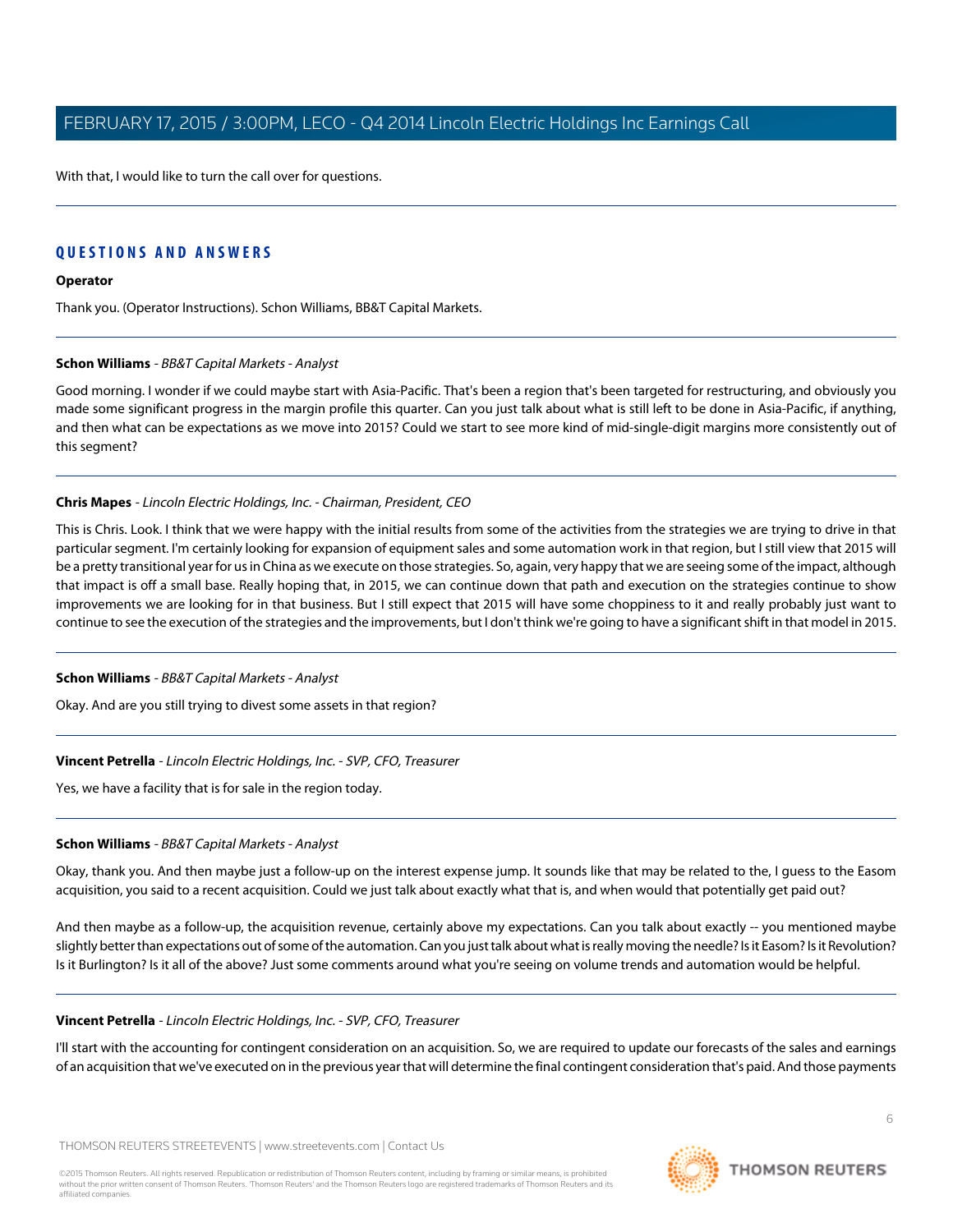will occur over the next couple of years as we move through our contract agreement with the target company. And that -- will class B -- the significant change in the fourth quarter was classified within the interest expense line item, and that's where adjustments will be made in the future related to that acquisition.

In terms of our automation business, all of the acquisitions are performing in line with our expectations. We have good results coming out of our Burlington acquisition in Canada, and our US acquisitions have performed well since we've acquired them over the course of the past two or three years, so we are pleased with the progress that we are making. We look forward to continuing to integrate those businesses within the Lincoln Electric platform to continue to drive higher growth trajectories on a global basis. So, we are very pleased with that strategy where we stand today.

#### **Schon Williams** - BB&T Capital Markets - Analyst

All right. Thanks guys. I'll get back in the queue.

## **Operator**

<span id="page-6-0"></span>Mark Douglass, Longbow Research.

# **Mark Douglass** - Longbow Research - Analyst

Good morning everyone. Can you discuss the underlying trends in North America, both equipment and consumables, and what were the exports? What was the export number in the quarter?

# **Vincent Petrella** - Lincoln Electric Holdings, Inc. - SVP, CFO, Treasurer

So, exports were down on a year-over-year basis by about 13%. For the full year, we were down about 19% in exports year-over-year out of the US.

From a product category standpoint, we have seen a bit more strength on the equipment side of our business than on the consumables side. But our domestic business was up mid-single digits in the fourth quarter compared to the prior year, so we are seeing some greater strength domestically than we are seeing in the export markets, and it's largely been a little bit better on the equipment side than consumables.

# **Chris Mapes** - Lincoln Electric Holdings, Inc. - Chairman, President, CEO

Yes, Mark, as you would expect, we continue to see real strength in the heavy fabrication side, especially on the rail portion of heavy fab. Transportation and automotive has stayed strong. And as much as we are concerned about the potential impacts of the shift, recent shift, in oil pricing in the marketplace, especially here in North America, we haven't seen a lot of that within the business, certainly in the fourth quarter. So, I think, again, it just shows the continued improvements in the general North American economies and certainly Lincoln participating significantly in that space.

# **Mark Douglass** - Longbow Research - Analyst

But I think you -- if I look at the slides, general fab was mediocre, kind of low growth in North America. Given the relatively strong PMI, can you square that circle?

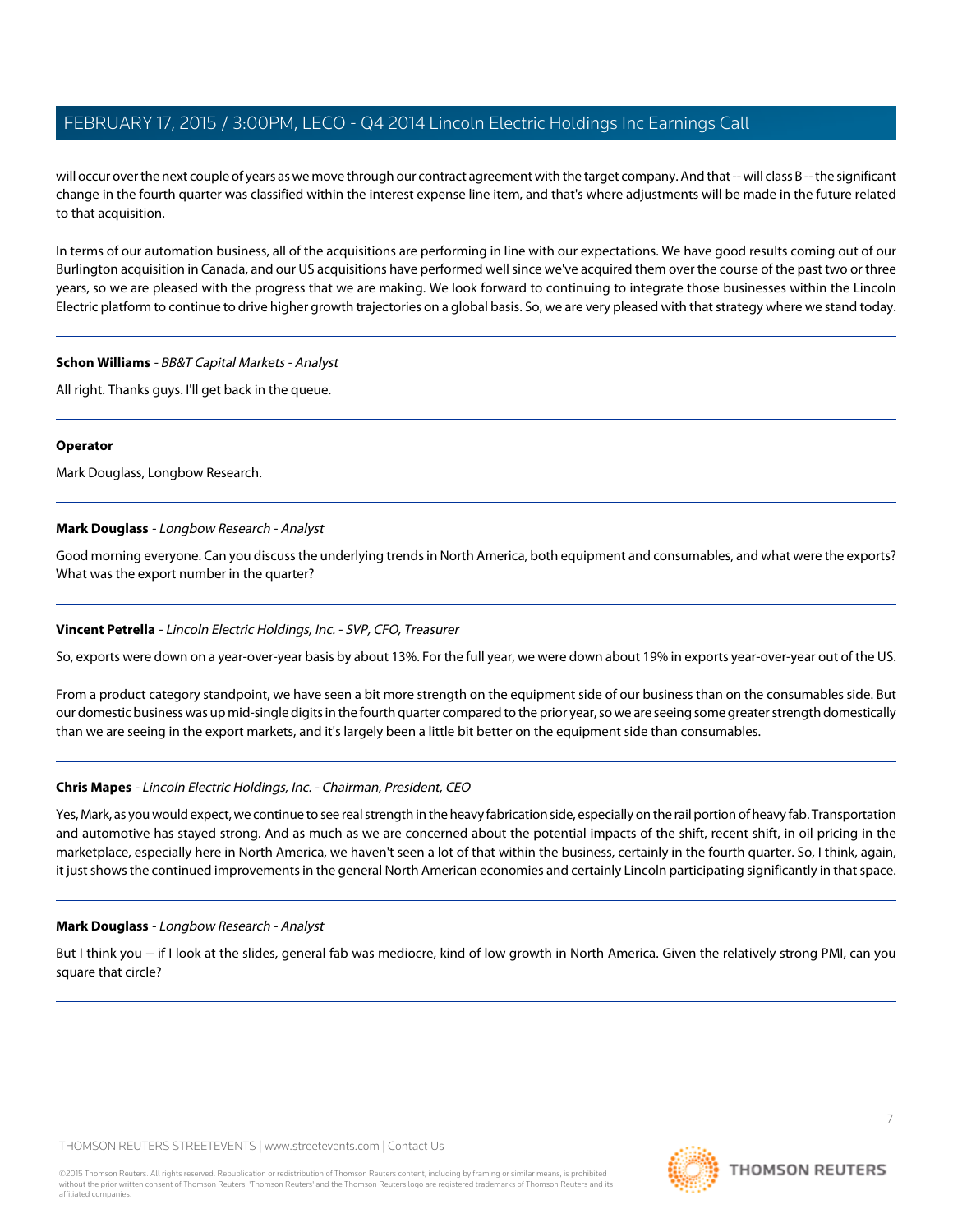## **Chris Mapes** - Lincoln Electric Holdings, Inc. - Chairman, President, CEO

My only comment would be look, for us, in that particular data point, we didn't see general fab having much strength for us within our portfolio. But again, seeing the strengths in the other area, I wouldn't necessarily identify that as a long-term trend, but within our business portfolio, the way we look at it within the quarter, we saw general fab as smallish.

#### **Mark Douglass** - Longbow Research - Analyst

Okay. And then just lastly, you mentioned oil and -- let me just clarify. Oil and gas is 15% of total sales. Was that -- or was that just upstream and midstream, or is that all of the above?

#### **Vincent Petrella** - Lincoln Electric Holdings, Inc. - SVP, CFO, Treasurer

That's correct. That's what we would define as upstream, midstream. That is going to be more largely exposed to the oil price declines.

## **Mark Douglass** - Longbow Research - Analyst

Is that mostly North America for you?

## **Vincent Petrella** - Lincoln Electric Holdings, Inc. - SVP, CFO, Treasurer

No, that's global, but North America has certainly its share of oil exposure in line with its relative size for the Corporation. So the bulk of our oil and gas -- our oil exposure would be North America simply because of its size relative to the consolidated group.

#### **Mark Douglass** - Longbow Research - Analyst

Okay, thank you.

#### <span id="page-7-0"></span>**Operator**

Rob Wertheimer, Vertical Research.

#### **Rob Wertheimer** - Vertical Research Partners - Analyst

Let's see. I Think I heard the headwind to revenue earnings from FX. I'm not sure I heard a growth range for 2015. I think you gave one last year. I don't know if you have an outlook you're willing to share on revenue growth in total.

#### **Vincent Petrella** - Lincoln Electric Holdings, Inc. - SVP, CFO, Treasurer

We wouldn't provide that kind of an outlook at this point in time. We would say that the year 2015 has started out relatively flattish with the prior year, so that's maybe the best that we can give you at this point in time.

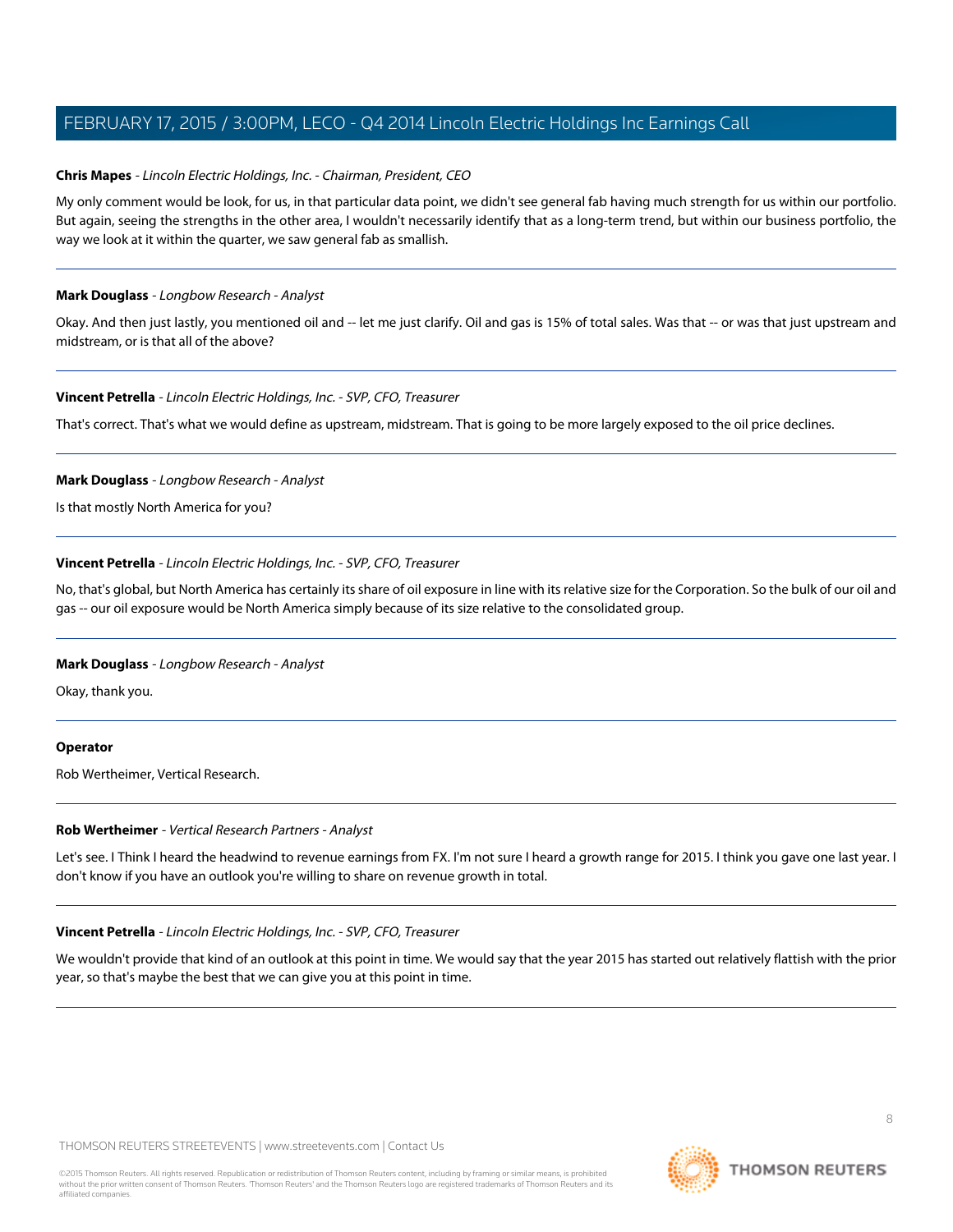#### **Rob Wertheimer** - Vertical Research Partners - Analyst

That's perfect. Thank you. And then just in general, the comment on midstream, is that customer feedback you're hearing that it might be weaker, or industry projections, or what's the source of thinking that the weakness in upstream, which is pretty obvious, I suppose, will fully come into midstream?

## **Vincent Petrella** - Lincoln Electric Holdings, Inc. - SVP, CFO, Treasurer

We simply looked at the customers in those categories, and looked at what they are saying about their CapEx and spending trends for 2015, and consider upstream and midstream to be the areas that are going to be most affected by the price of oil in 2015.

#### **Rob Wertheimer** - Vertical Research Partners - Analyst

Okay. Thanks. I'll get back in line.

## **Operator**

<span id="page-8-0"></span>Steve Barger, KeyBanc Capital.

# **Steve Barger** - KeyBanc Capital Markets - Analyst

Good morning. Vince, you called out that mid-single-digit headwind for revenue for 2015 from FX. You also talked about contraction in energy. Can you point to any positive revenue offsets, or are you thinking mid-single-digit revenue decline is kind of best case for 2015 given what you see right now?

# **Vincent Petrella** - Lincoln Electric Holdings, Inc. - SVP, CFO, Treasurer

From a positive standpoint, we think our North American business, domestically, will continue to do well. We think certain product segments that Chris outlined a little earlier in his comments, including automotive, should remain strong for the bulk of the year. We see good momentum in nonres construction or what we might refer to as structural. We see some pockets of strength from a geographical standpoint, but we do know that the foreign currency translations based on where current exchange rates are will have that negative impact on the business as well as the often-discussed oil price impact on CapEx expenditures. So, there certainly are bright spots during the course of 2015, but we also see a mixed type of environment from an outlook perspective this year.

# **Chris Mapes** - Lincoln Electric Holdings, Inc. - Chairman, President, CEO

I would also add that we expect to see continued improvement in our Harris business in 2015. And one of the values of our investments and execution in the automation portfolio is that we believe strongly that business has the ability to grow at a much faster based than the global core welding market. And that business, with its current concentration in the North American market, does not have a heavy concentration of oil and gas exposure. So, I'm also expecting continued improvement in our automation businesses as we move through 2015.

#### **Steve Barger** - KeyBanc Capital Markets - Analyst

To that point, you guys have done a great job of reducing inventory as a percentage of revenue. If revenue is flat to slightly down next year, can you get inventory below the current \$330 million? And is that decline that we've seen really a function of the revenue mix towards more services?

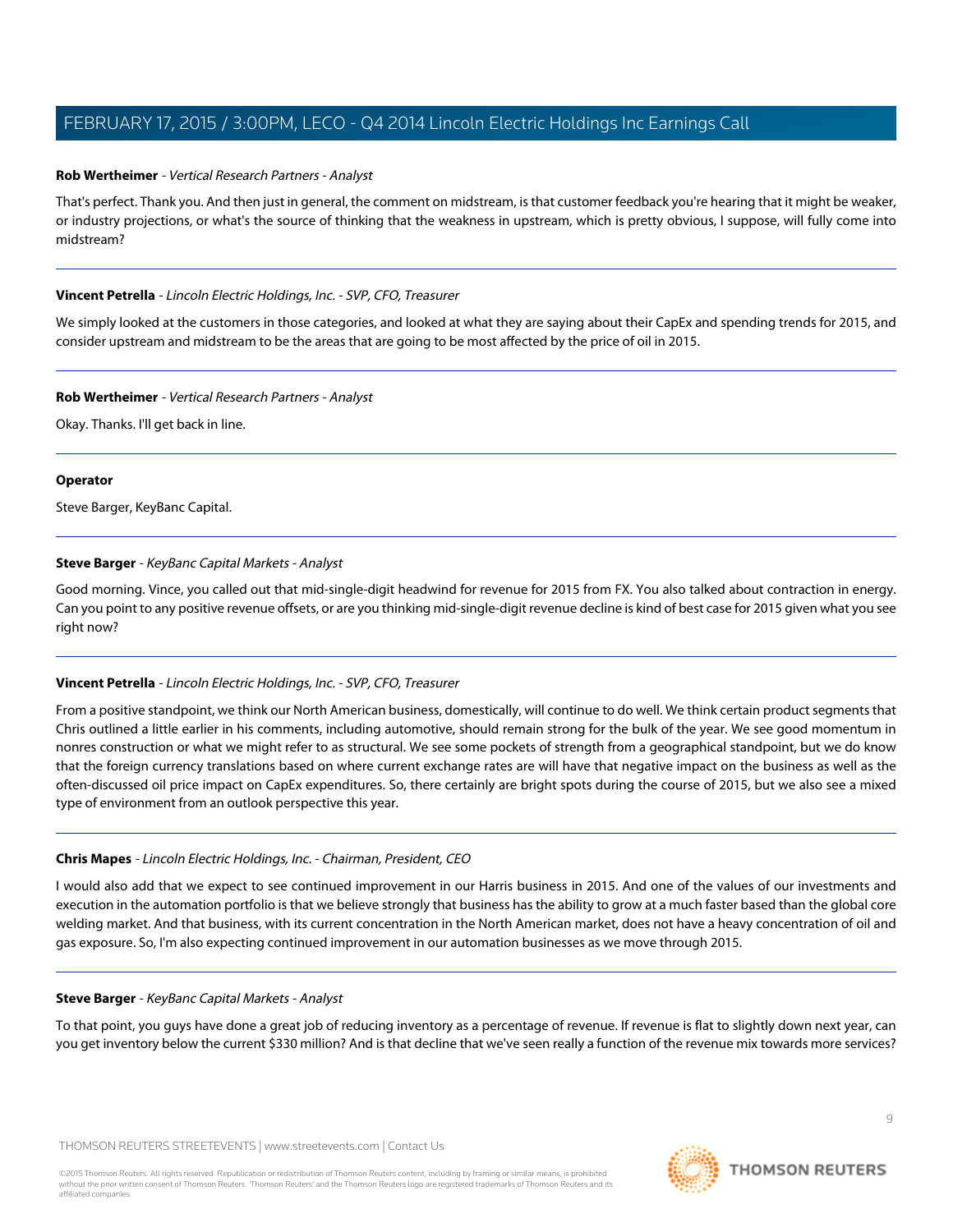## **Vincent Petrella** - Lincoln Electric Holdings, Inc. - SVP, CFO, Treasurer

The answer to your first question is yes. We expect to continue to improve our working capital metrics over the long-term. Part of that lower \$330 million inventory number is caused by foreign currency translations as well as the lower requirements in the automation business. But we have as part of our performance metrics a working capital measure and we are very focused on freeing up cash out of our working capital for investing in the business or returning that cash to shareholders. So we expect continuous improvement and we will set targets that require that continuous improvements into the future.

#### **Steve Barger** - KeyBanc Capital Markets - Analyst

So your 2015 operate cash flow target is presumably better than the \$402 million you ended up this year with or 2014 with?

## **Vincent Petrella** - Lincoln Electric Holdings, Inc. - SVP, CFO, Treasurer

We expect continuous improvement in our business.

## **Steve Barger** - KeyBanc Capital Markets - Analyst

Got it. One more and I'll get back in line. You talked about the CapEx reinvestment in North American business. What are the priority projects there, and what do you expect to gain from them?

#### **Chris Mapes** - Lincoln Electric Holdings, Inc. - Chairman, President, CEO

First, I would say two things. One is we've invested an enormous amount of capital over the last two or three years as we've been executing on the strategy, examples like the new print circuit board manufacturing facility that we have here in our Cleveland operations, so we have deployed a lot of capital over the last couple of years that we are executing on today and certainly should see the benefits from that.

I would tell you our focus on capital as we're moving into the year is we have some areas of our business that we need to expand some capacity to meet some of the needs, the demands, globally. We're also looking at a couple of new product development initiatives that may require some capital. We are increasing, although not capital, the expense in our R&D area to continue to try to drive more solutions to the marketplace.

So, as we look into 2015, I think the first is continuing to execute on the capital we have deployed, and then capital that we will be deploying in automation and some new product initiatives that we have moving into 2015.

#### **Steve Barger** - KeyBanc Capital Markets - Analyst

Very good. I'll get back in line. Thanks.

#### **Operator**

Tom Hayes, Northcoast Research.

THOMSON REUTERS STREETEVENTS | [www.streetevents.com](http://www.streetevents.com) | [Contact Us](http://www010.streetevents.com/contact.asp)

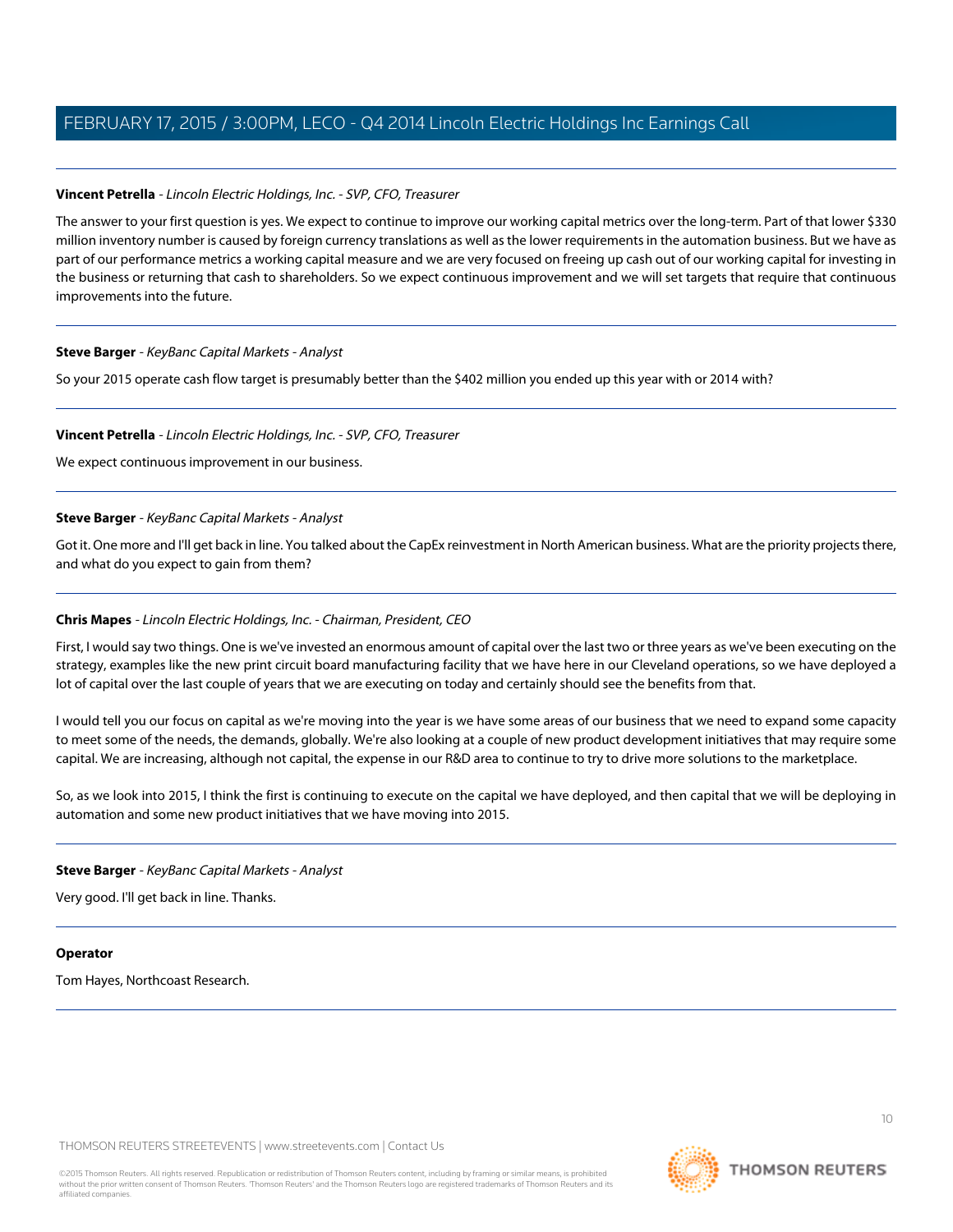#### <span id="page-10-0"></span>**Tom Hayes** - Northcoast Research - Analyst

I was just wondering if maybe we could talk a little bit about South America now that we have kind of washed Venezuela through. I was wondering what are your thoughts on the outlook and the opportunity in South America going through 2015.

## **Chris Mapes** - Lincoln Electric Holdings, Inc. - Chairman, President, CEO

This is Chris. I think 2015 is going to be a pretty challenged window for our South American businesses. So those businesses from an overall revenue percentage are smallest of the total Corporation, but Brazil is a very significant and strategic market for us. We like some of the strategic initiatives we are building into that marketplace and some of the capabilities not only with our core products and technologies, but also with the greenfield automation facility that we placed down into Brazil. But the Brazilian economy has its challenges right now as well as some challenges associated with oil and gas in that marketplace with some governmental issues that are going on with the state-owned enterprise. So, we are just expecting, as we look at that marketplace in 2015, that that will be one of the challenges that we have in the portfolio. We like our strategy. We like our management team. We are certainly committed to the Brazilian business over the longer term, but don't have great expectations for there being any significant changes as it relates to the financial performance in 2015.

## **Tom Hayes** - Northcoast Research - Analyst

Okay, great. And maybe the follow-up is what are your thoughts on the ability to achieve pricing gains in 2015, maybe specifically in kind of the North American market?

## **Vincent Petrella** - Lincoln Electric Holdings, Inc. - SVP, CFO, Treasurer

As we've talked about in the past, pricing has a number of dynamics that affect the ability to move prices, and those dynamics include the strength of the underlying demand in the portfolio, the input costs that are either rising or falling in the current environment, as well as your portfolio positioning in any particular geography that you're doing business in. The way that I see our environment now is going to be relatively stable with maybe the potential for slight pricing, but nothing significant either way.

#### **Tom Hayes** - Northcoast Research - Analyst

Good. Thank you.

#### <span id="page-10-1"></span>**Operator**

Joe Mondillo, Sidoti and Company.

#### **Joe Mondillo** - Sidoti & Co. - Analyst

I just wanted to talk about the European segment just for a bit. I know 2014 was a pretty good year certainly on the margin side of things. And I think you guys called out that there was potentially sort of a mix issue regarding stronger equipment sales I think in 2014, if you can verify that. But just looking at the margin improvement that you saw over 2014, I'm just wondering how you're looking at 2015. Do you think that's sort of sustainable in what you saw in 2014 regarding the margin there?

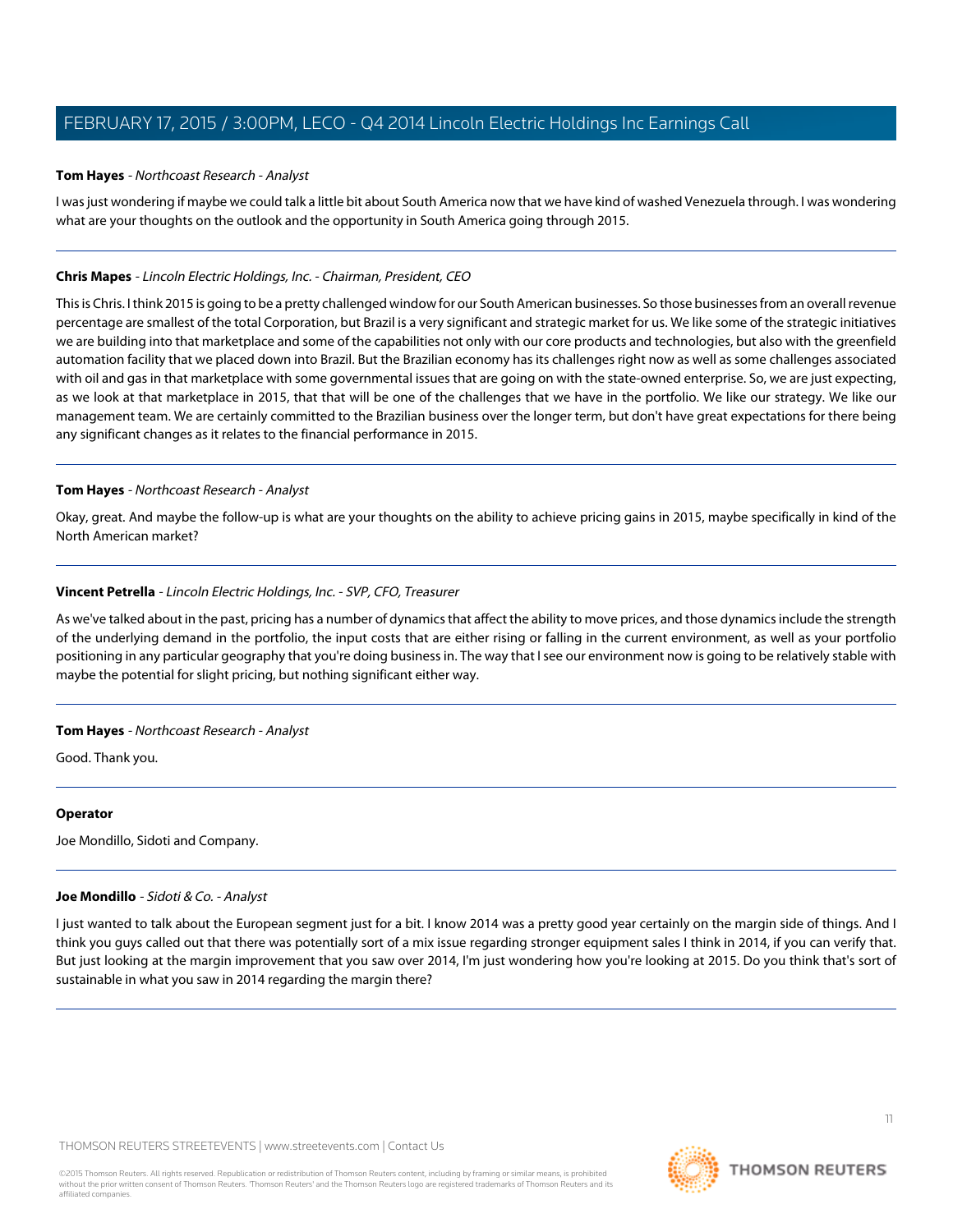# **Chris Mapes** - Lincoln Electric Holdings, Inc. - Chairman, President, CEO

We do believe the margin is sustainable in our European business as we move into 2015. So we launched an upgraded equipment profile and some new technologies in the equipment space in Europe at the Global Essen Show in late 2013, started execute on bringing those products to market throughout 2014, and still have some opportunities to expand portions of that product portfolio in the marketplace.

We also believe our European business should be able to continue to show the type of market share gains it's been showing in the European market. It's performed very well over the last 12 and 18 months and we are expecting continued performance from our European business.

So I think we're doing a very nice job executing on our strategies. It's really beyond equipment. We've also got some new alloys that we're moving into the marketplace in Europe, and really believe that that business has made a nice step change and looking for continued improvement with that business. Certainly though one of the challenges that we have in Europe, the geopolitical issues centered around Greece and Russia, and just my expectations as we think about 2015 are really without any significant changes to those particular issues in that economy.

## **Joe Mondillo** - Sidoti & Co. - Analyst

So to sustain those margins that you saw in 2014, are you modeling in or do you need to see volume growth to sustain those, or can you manage some sort of a volume headwind if the markets turn badly?

## **Chris Mapes** - Lincoln Electric Holdings, Inc. - Chairman, President, CEO

We believe we can maintain those margins without any volume leverage in the current business model.

# **Joe Mondillo** - Sidoti & Co. - Analyst

Okay, great. Thanks a lot. That's all for me.

#### <span id="page-11-0"></span>**Operator**

Jason Rodgers, Great Lakes Review.

# **Jason Rodgers** - Great Lakes Review - Analyst

Good morning. I wonder if you could talk about the hard facing terminal spray market and M&A opportunities you might be seeing there.

# **Chris Mapes** - Lincoln Electric Holdings, Inc. - Chairman, President, CEO

We certainly have expanded into the hard facing technologies. Lincoln has been in hard facing technology for decades, but you saw us make a movement last year with some licensing technology from NanoSteel, which expanded the portfolio of high-end technologies on the hard facing space.

So certainly one way to apply hard facing is through a thermal spray application, so that's a viable alternative from a process perspective into that space. Our commitment is that we see hard facing as a very intriguing market, a market we participate in that we would like to expand our capabilities. And with that, we will look at the various options, both from a process as well as a product technology, as we continue to execute on our 2020 vision strategy longer-term.



12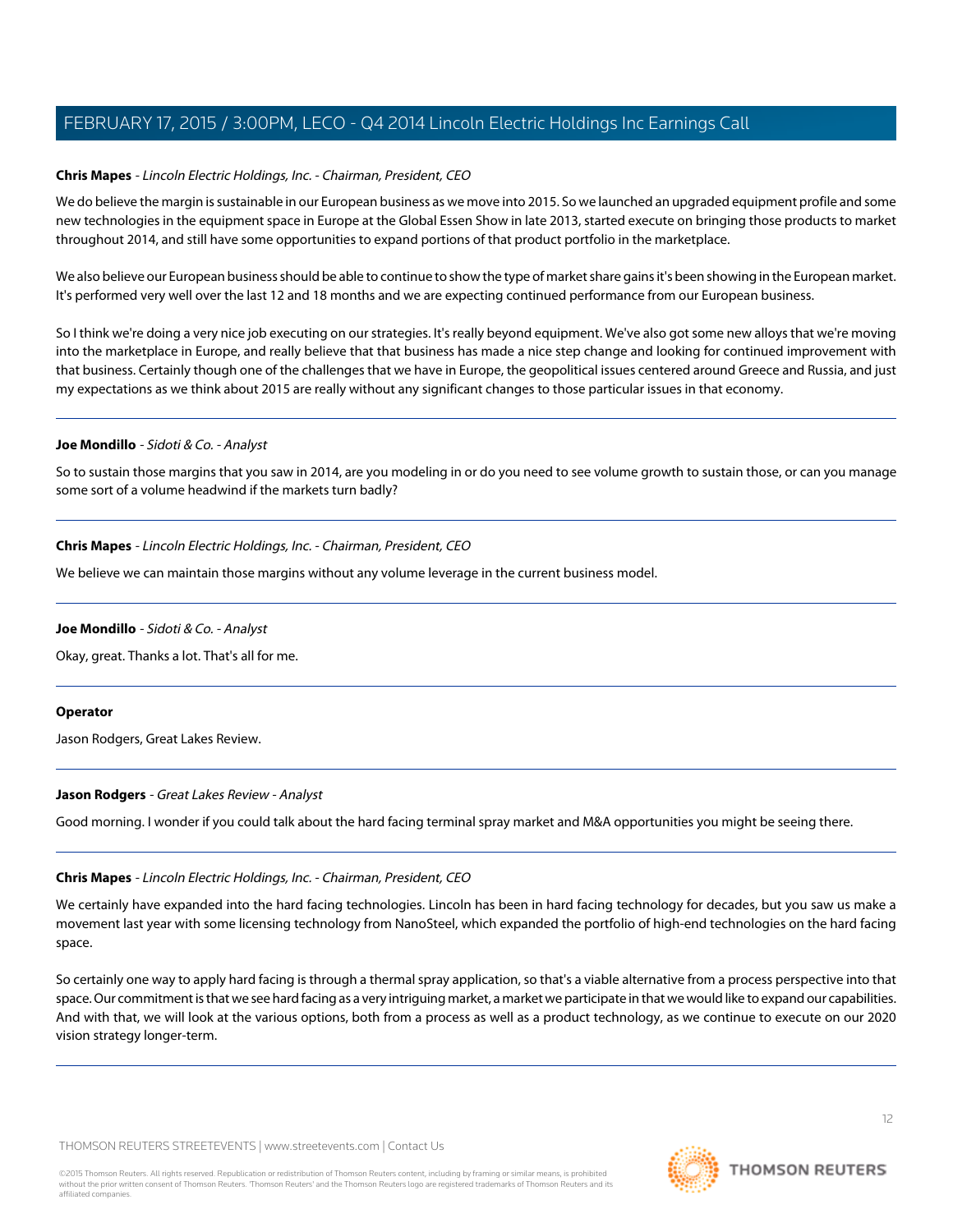#### **Jason Rodgers** - Great Lakes Review - Analyst

And then you'd mentioned so far in 2015 kind of flattish performance. Would that be including foreign exchange impacts?

#### **Vincent Petrella** - Lincoln Electric Holdings, Inc. - SVP, CFO, Treasurer

Yes, that would.

#### **Jason Rodgers** - Great Lakes Review - Analyst

Okay. And then finally, are you seeing any benefits or do you expect to see benefits from lower steel pricing?

## **Vincent Petrella** - Lincoln Electric Holdings, Inc. - SVP, CFO, Treasurer

It's too early to really talk about what the impact of some lower steel prices might be at this point in time, but certainly we are seeing some moderation in pricing in that environment. And I wouldn't want to make any predictions at this point on what steel prices do on average during the course of 2015.

#### **Jason Rodgers** - Great Lakes Review - Analyst

Thank you.

#### <span id="page-12-0"></span>**Operator**

Stanley Elliott, Stifel.

#### **Stanley Elliott** - Stifel Nicolaus - Analyst

Good morning, everyone, and thank you for taking my question. A quick question on Europe, and I apologize if you already said this, but the volumes being down 2%, was that more reflective of what's happening in Russia where you could say that some of the new product platforms you have in Germany and elsewhere were actually obviously better than that?

# **Chris Mapes** - Lincoln Electric Holdings, Inc. - Chairman, President, CEO

Yes. A portion of those volume contractions that we saw were related to our ability to move products into the Russian marketplace from our European businesses.

#### **Stanley Elliott** - Stifel Nicolaus - Analyst

And turning to the balance sheet and I guess the pension outlook, what are your thoughts on kind of debt levels, where you would like to be by the end of the year? Any new thoughts by the board on what to do with the overfunded pension plan? Thank you.

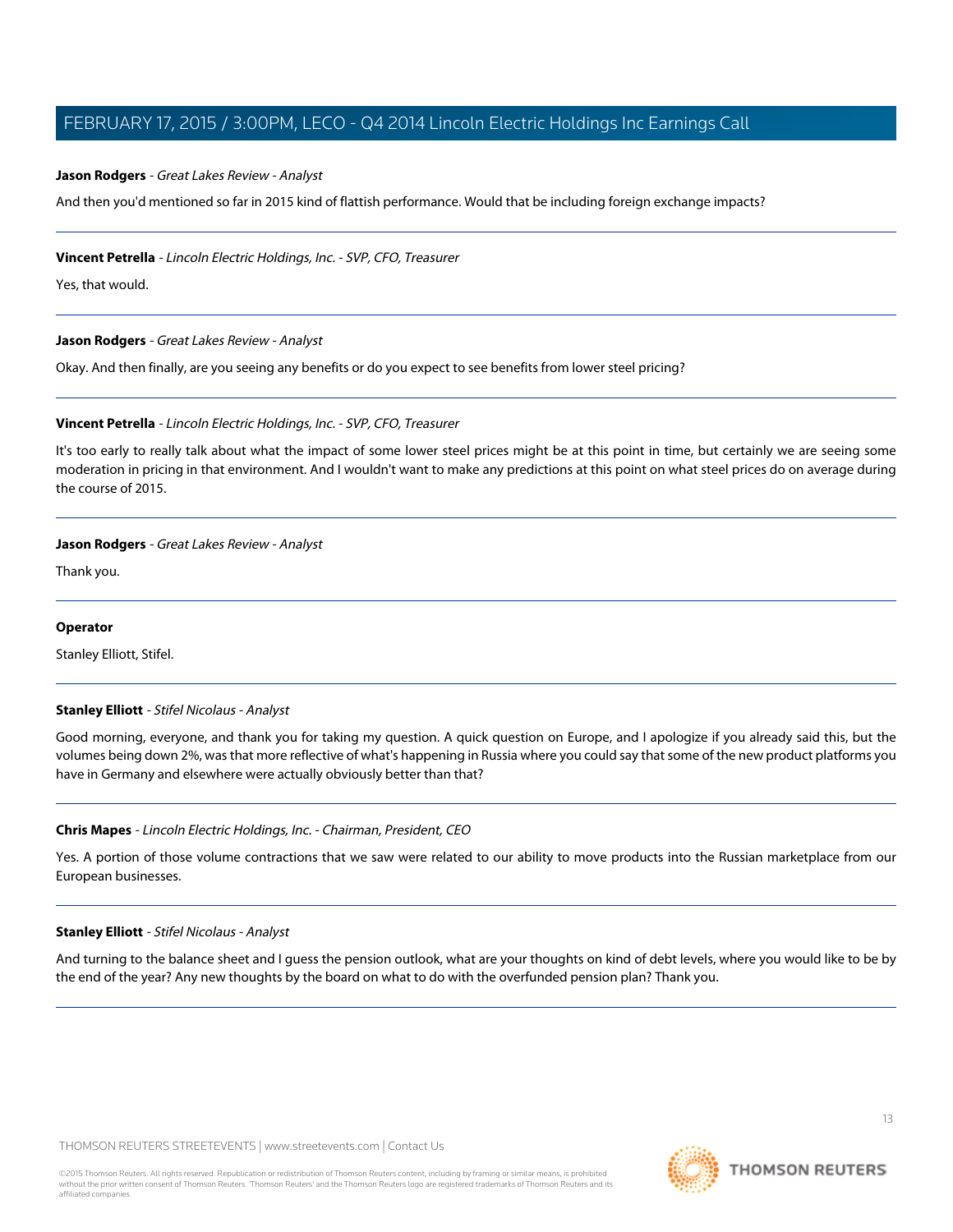# **Vincent Petrella** - Lincoln Electric Holdings, Inc. - SVP, CFO, Treasurer

As far as the pension plan is concerned, we did finish the year slightly underfunded in our pension plan, Stanley. As interest rates moved down relatively significantly during the course of 2014 as the use of the new mortality table that was required by the American Association of Actuaries drove up our obligation, we did fall to a slightly underfunded position.

As far as our debt is concerned, we will continue to follow our previously announced capital allocation strategy, which means we will spend \$400 million on share buybacks this year. We will pay a dividend that is a 26% higher rate than the prior year. We will also invest \$65 million to \$75 million in CapEx, and we'll take whatever opportunities we believe are appropriately priced and fit our strategy in the M&A side.

At the end of the day, our cash flows will be ample, but we would expect that our investment plans will likely require some additional debt raising over and above how we ended the year with \$71 million of debt. Whatever we do in 2015, however, will be I believe relatively modest when we look at the capital structure and the balance sheet of Lincoln Electric with over \$500 million of EBITDA and significant equity in the business. So, it will be a modest change in respect of the total capital structure of Lincoln Electric.

# **Stanley Elliott** - Stifel Nicolaus - Analyst

Thank you.

# **Operator**

<span id="page-13-0"></span>Justin Bergner, Gabelli and Company.

# **Justin Bergner** - Gabelli & Co. - Analyst

Good morning and thank you for taking my questions. My first question relates to FX. I believe you mentioned there would be a mid-single-digit headwind to revenue and earnings related to FX translation. Is there an additional impact on the transactional side given sort of the cost and revenue geographic split in your business?

# **Vincent Petrella** - Lincoln Electric Holdings, Inc. - SVP, CFO, Treasurer

There isn't an impact that I would be able to estimate for you at this time. I will tell you that Lincoln Electric very actively and in a sophisticated way hedges all transaction risks to the Corporation. So we attempt to mitigate any moves in foreign exchange rates with an active hedging program. So, I wouldn't predict at this point in time that we would have any higher or lower for that matter foreign-exchange losses borne by the business.

# **Justin Bergner** - Gabelli & Co. - Analyst

Okay. Thank you. Another question I had relates to your acquisition revenue contribution in North America. Was there a margin headwind in the fourth quarter associated with the revenue growth from acquisitions? And if so, could you quantify that?

# **Vincent Petrella** - Lincoln Electric Holdings, Inc. - SVP, CFO, Treasurer

No, there wasn't. The acquisitions in the fourth quarter contributed margins in line with our consolidated group total, so there was no disadvantage from the acquisitions in the fourth quarter.

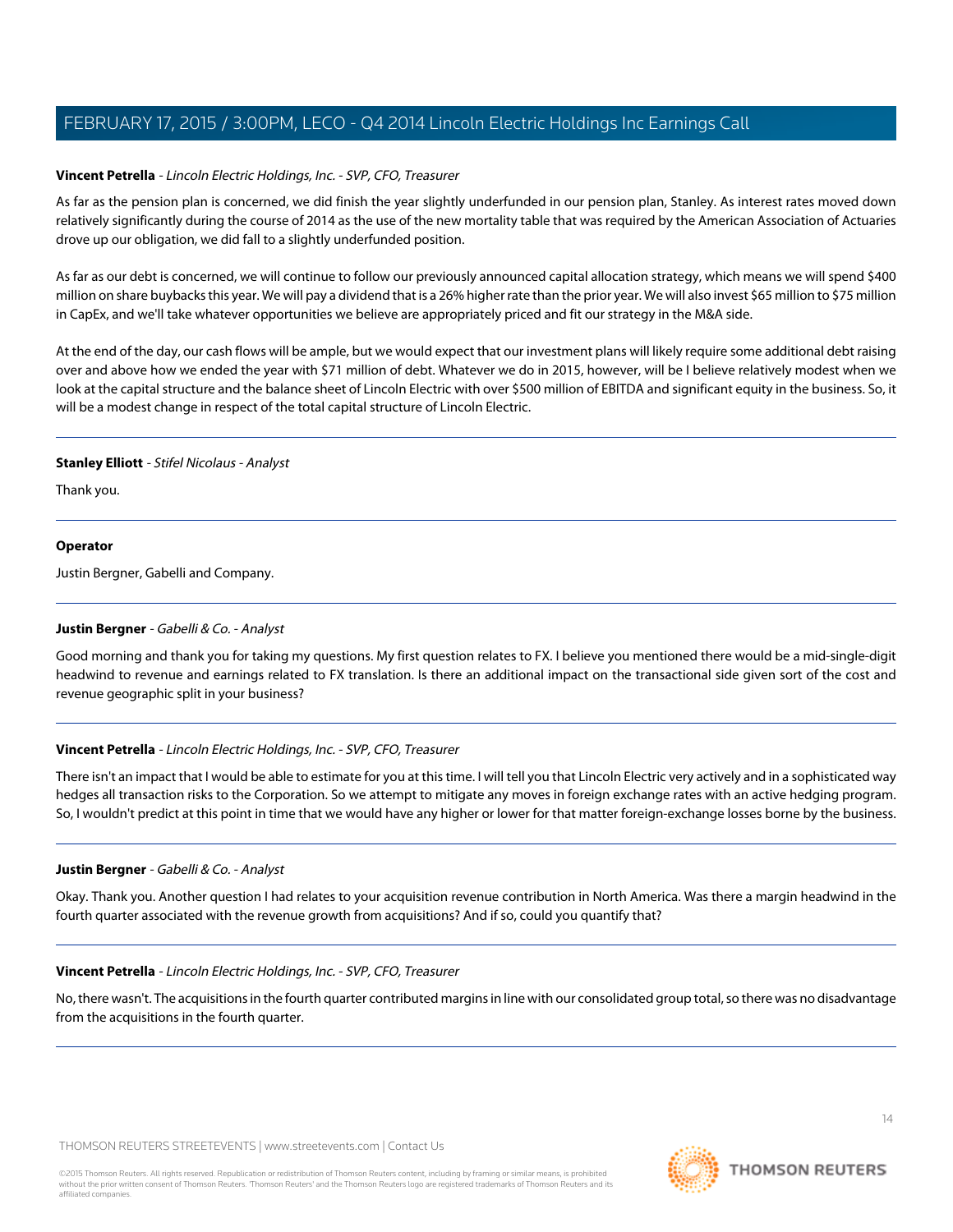#### **Justin Bergner** - Gabelli & Co. - Analyst

Okay, thank you. And then lastly, with respect to revenue growth that you are seeing in your markets year-to-date, would you be willing to sort of add some color on how North America is tracking year-to-date?

#### **Vincent Petrella** - Lincoln Electric Holdings, Inc. - SVP, CFO, Treasurer

I would tell you that North America is similar to what we said as far as the group is concerned. It's a relatively flattish type of environment in January so far.

#### **Justin Bergner** - Gabelli & Co. - Analyst

Thank you for taking all my questions this morning.

## **Operator**

Schon Williams, BB&T Capital Markets.

## **Schon Williams** - BB&T Capital Markets - Analyst

I wonder if you could just comment. Are you seeing any impact from the slowdown on the ports on the West Coast? Is that impacting either components coming into either North America or product going outside of North America?

# **Chris Mapes** - Lincoln Electric Holdings, Inc. - Chairman, President, CEO

It's not impacting us relative to there being a detrimental impact to the performance of the Company, although we have been having to make some adjustments to our supply chain models to look at potential reroutes or other transportation vehicles to be able to continue to be able to receive the components of raw materials that we are looking for as well as our exporting strategy. So we see the challenges associated with the port issues on the West Coast. Today we are managing those issues and do not expect there to be any detrimental financial or operational impact from that.

#### **Schon Williams** - BB&T Capital Markets - Analyst

Okay. And then just a little housekeeping, I think the last call you mentioned you're expecting some potential refund from the Canadian government on a tax issue. Can you just give us an update on where that stands?

#### **Vincent Petrella** - Lincoln Electric Holdings, Inc. - SVP, CFO, Treasurer

Yes. We received over CAD50 million of that refund during the course of the fourth quarter, and we received notice that the remaining CAD30 million will be received in the first quarter of this year. So 100% of the refund we expect to be received by the end of the first quarter 2015.

#### **Schon Williams** - BB&T Capital Markets - Analyst

Perfect. Thanks guys.

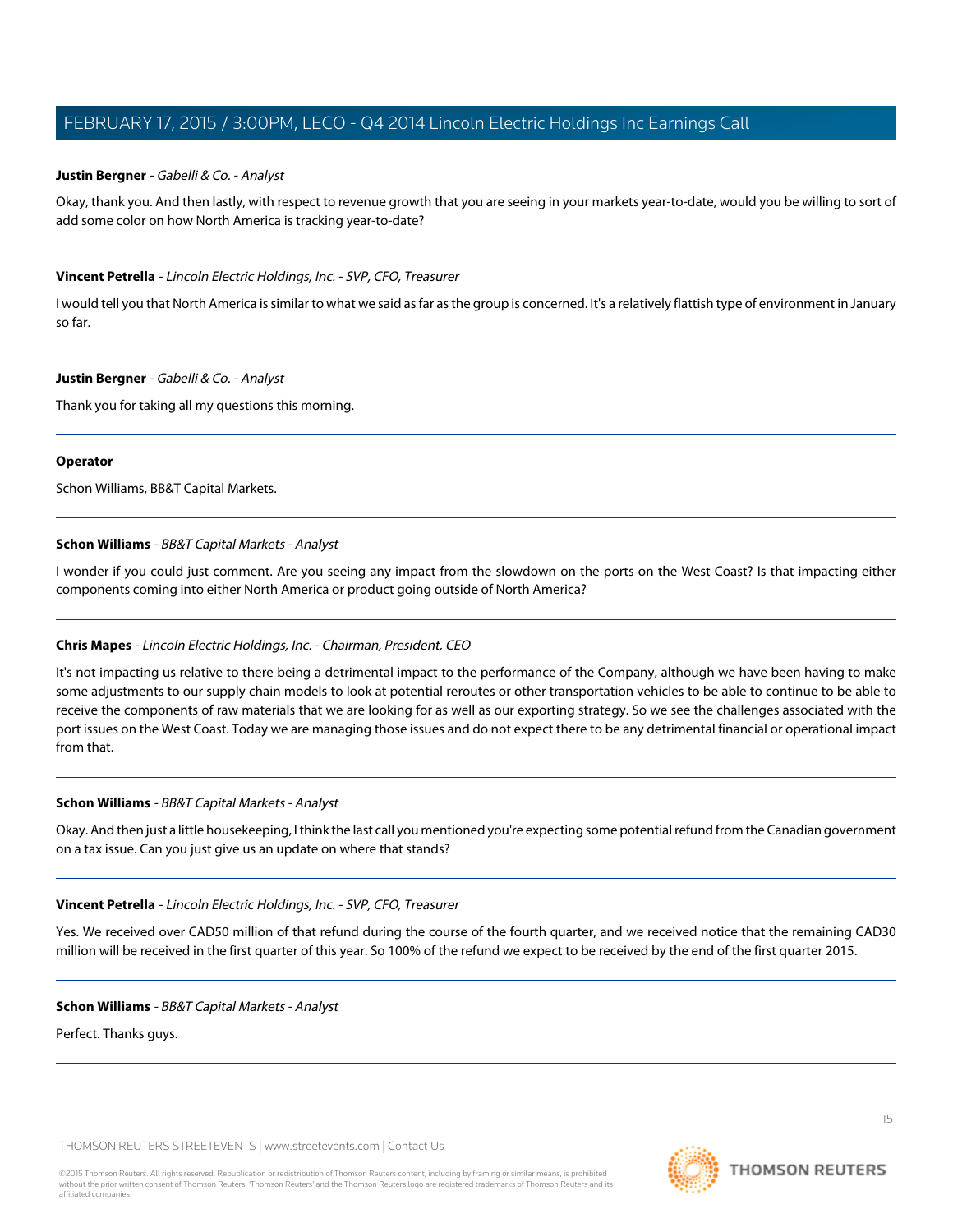## **Operator**

Steve Barger, KeyBanc Capital.

## **Steve Barger** - KeyBanc Capital Markets - Analyst

One quick follow-up. Can you talk about how much energy contributed to volume growth in 2014, or maybe what you expect for the rate of contraction in 2015?

## **Chris Mapes** - Lincoln Electric Holdings, Inc. - Chairman, President, CEO

This is Chris. I Would not say that energy was a huge contributor to the volume relative to 2014, and as it relates to the expectation of the contraction, we are certainly aware that is going to be a headwind for us and we're certainly talking to our customers and channel partners. The other side of that contraction is that those consumer dollars that might be saved at the pump are going to migrate their way somewhere within the economy, and whether those will move into automotive or appliance or some other spaces that might provide us an additional lift within those segments. So at this point in time in the cycle is just difficult for us to place an estimate on the level of headwind that we may see from that space in 2015. Hopefully, we will see a little more clarity in that as we move through the year.

## **Steve Barger** - KeyBanc Capital Markets - Analyst

Understood. Thank you.

#### **Operator**

I'm showing no further questions at this time, gentlemen.

# **Vincent Petrella** - Lincoln Electric Holdings, Inc. - SVP, CFO, Treasurer

Thank you, thank everyone for joining the call today and for your continued interest in Lincoln Electric. Again, our fourth-quarter and full-year record results demonstrate the Company's ability to execute on improving its operations for more profitable growth even in a challenging market condition. We believe that we continue to be well positioned in 2015 to take advantage of the opportunities that are available in the marketplace, and we expect our competitive advantages to drive a continuing earnings and cash flow growth through the cycle. Thank you again for joining us today, and we look forward to providing you with a progress update at the end of April on our first-quarter 2015 results.

# **Operator**

(technical difficulty) concludes today's teleconference. You may now disconnect your lines at this time and thank you for your participation.